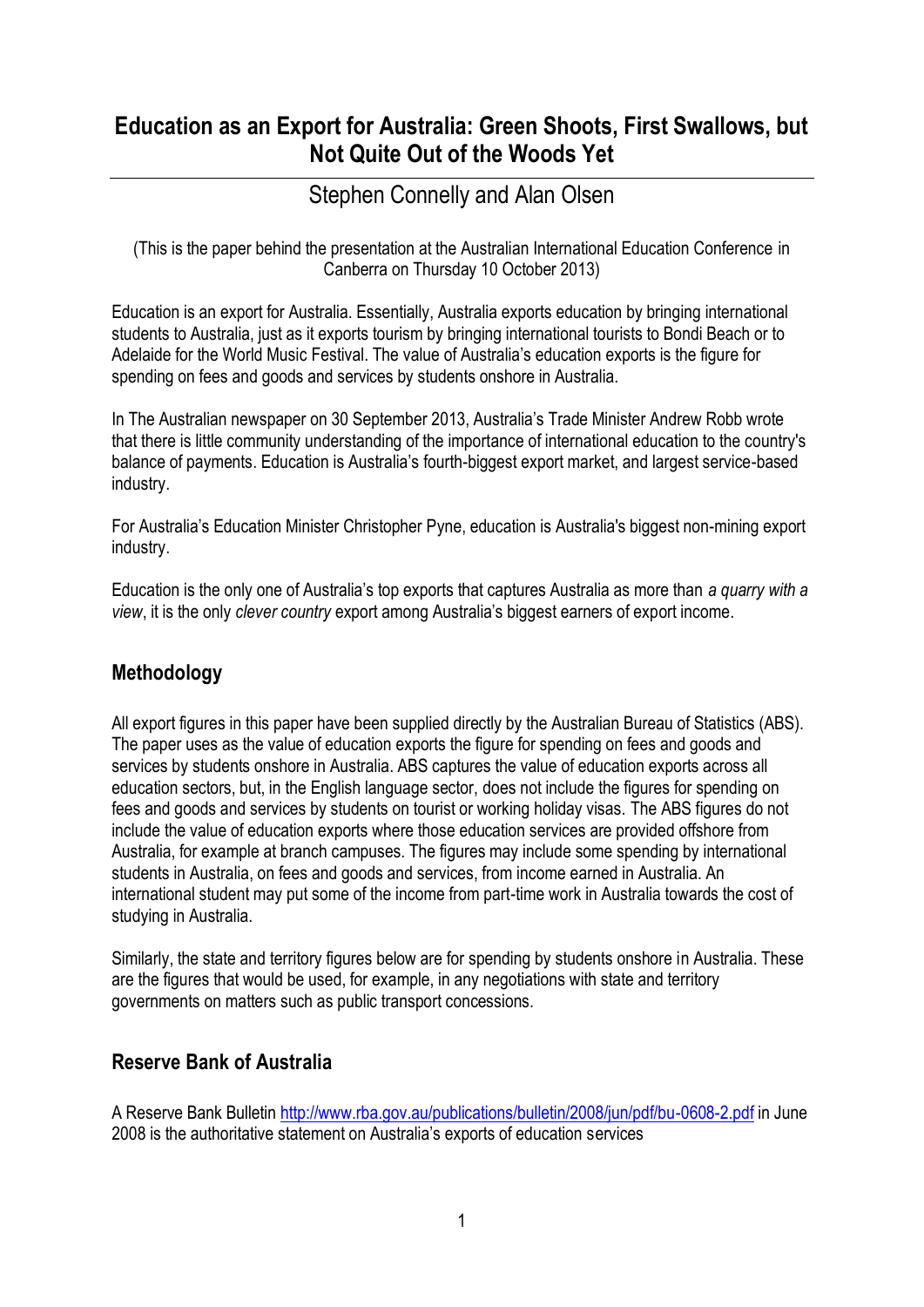Australia's education services exports have continued to grow in importance this decade. Since 1982, education services exports have grown at an average annual rate of around 14 per cent in volume terms, with their share in the value of total exports increasing from less than 1 per cent to almost 6 per cent in 2007. They have now displaced leisure travel services as Australia's largest service export. Indeed, education exports are now Australia's third largest export, behind only coal and iron ore.

These services not only include tuition fees, but also the living expenses of foreign students while studying in Australia. In 2007, tuition fees accounted for 39 per cent of overseas student expenditure in Australia, with the balance representing spending by foreign students on goods and services, such as food, accommodation, transport and entertainment.

#### **Education as an Export for Australia**

Some figures for 2012/13 on the value of education as an export for Australia are available from ABS. Education in 2012/13 was worth \$14.385 billion, ahead of Tourism \$11.736 billion, but behind Gold \$16.219 billion, Metal ores \$79.7 billion and Coal \$38.9 billion. When comparative figures are released by ABS in November 2013, Education will continue to be Australia's fourth largest export.

Chart 1 **Education as an Export: Time Series** compares the value of education as an export for Australia, since 1960, with the value of tourism as an export for Australia.



**Chart 1 Education as an Export: Time Series to 2012/13**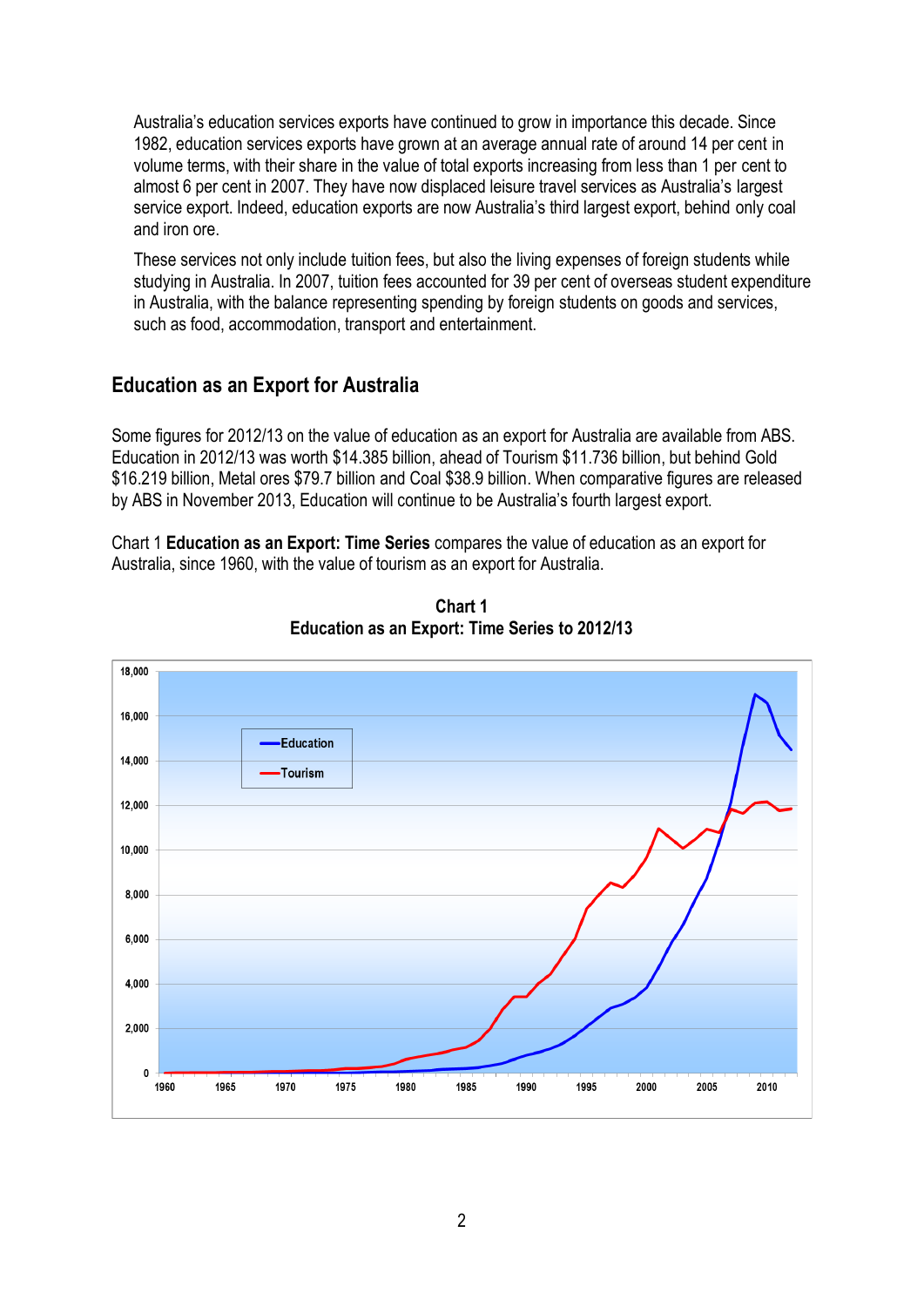#### **Australia's States and Territories**

Education in 2011/12 was Australia's fourth largest export, behind Iron, Coal and Gold, as in Chart 2 Australia's Top Exports 2011/12 (\$ millions).



**Chart 2 Australia's Top Exports 2011/12 (\$ millions)**

Education in 2011/12 was the largest export for Victoria (by the length of the straight), the second largest export for NSW (behind Coal), the second largest export for ACT (behind Government Services) and the fourth largest export for Queensland (behind Coal, Meat and Tourism).

Charts showing export league tables for each of the eight states and territories in 2011/12 are at Attachment A **Australia's States and Territories**.

#### **Composition of Australia's Education Exports**

Australian Education International in May 2013 issued a Research Snapshot on the composition of Australia's education exports, based on ABS data.

Education exports in calendar year 2012 were valued at \$14.487 billion, including \$222 million from international students on AusAID/Defence scholarships. Of the remaining \$14.265 billion

Fees at \$6.812 billion made up 48% and goods and services at \$7.453 billion made up 52%

International students in higher education contributed \$9.712 billion or 68%

International students in vocational education and training contributed \$2.662 billion or 19%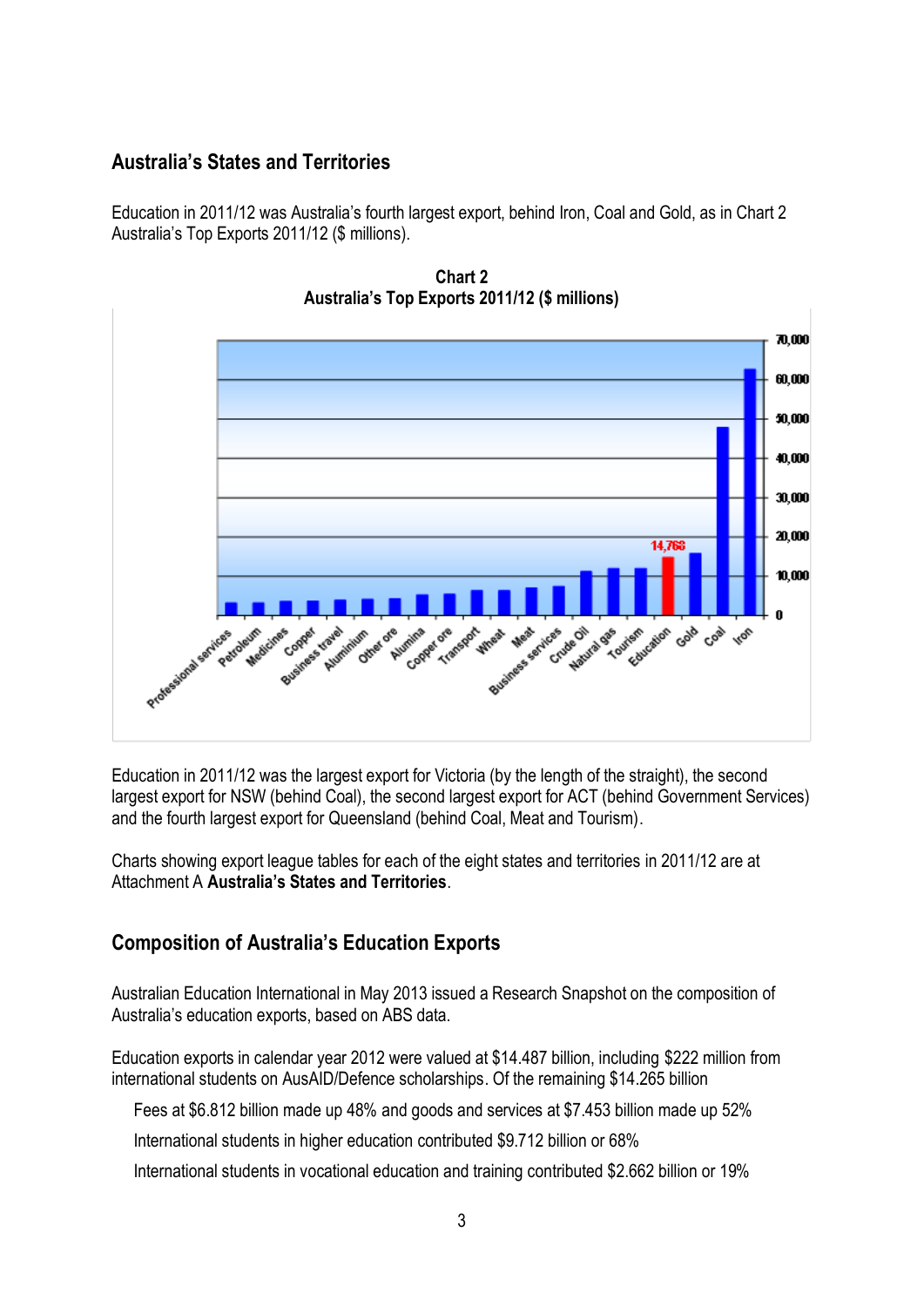International students in schools contributed \$592 million or 4%

International students studying English language courses on student visas contributed \$687 million or 5%

International students from New Zealand contributed \$153 million or 1%

International students in foundation studies and study abroad students contributed \$459 million or 3%.

#### **Education as an Export for US**

NAFSA in US has introduced The International Student Economic Value Tool at

[http://www.nafsa.org/Explore\\_International\\_Education/Impact/Data\\_And\\_Statistics/The\\_International\\_S](http://www.nafsa.org/Explore_International_Education/Impact/Data_And_Statistics/The_International_Student_Economic_Value_Tool/) [tudent\\_Economic\\_Value\\_Tool/](http://www.nafsa.org/Explore_International_Education/Impact/Data_And_Statistics/The_International_Student_Economic_Value_Tool/). Each year, NAFSA produces a detailed regional, state-by-state, and congressional district analysis on the economic benefits of spending by international students and their dependents to the U.S. economy.



**Chart 3 The International Student Economic Value Tool**

Note: The total dollar value depends on many factors, meaning that enrollment and economic contribution trends are not always in sync (see methodology for complete information).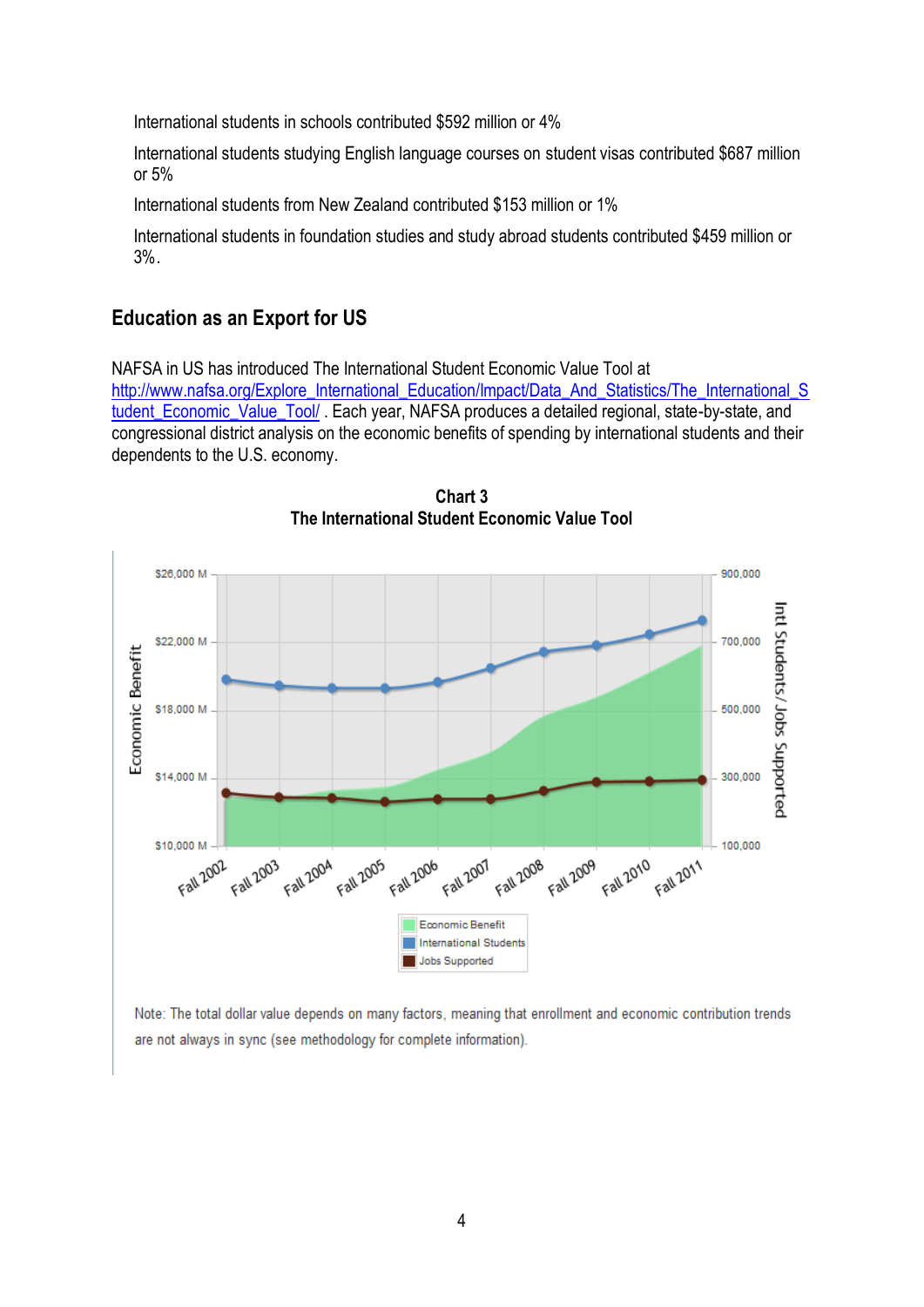#### **A Line in the Sand**

Australia's Trade Minister Andrew Robb in The Australian on 30 September 2013 referred to the damage done to Australia's education exports by factors such as the high value of the Australian dollar, an uncompetitive student visa system and stronger competition from other countries.

This paper draws a line in the sand and chooses not to focus on the perfect storm of events that reduced the value of Australia's education exports by 15% from 2009 to 2012. Australia's Education Minister Christopher Pyne will "fix the system" and this paper, in its modelling of education as an export for Australia, chooses to move forward.

But, in the context of modelling, a comment on UNESCO forecasts is necessary.

Australia's Trade Minister Robb, in The Australian newspaper on 30 September 2013, wrote that UNESCO has forecast, for example, that the number of internationally mobile students will almost double from 4 million in 2010 to 7 million by 2020. UNESCO did not make this forecast. For the record, neither did OECD.

The figure comes from a paper **Trends in Global Higher Education: Tracking an Academic Revolution**, A Report Prepared for the UNESCO 2009 World Conference on Higher Education by Philip G. Altbach, Liz Reisberg, Laura E. Rumbley.

In the Executive Summary on page viii, Altbach et al write

More than 2.5 million students are studying outside their home countries. Estimates predict the rise to 7 million international students by 2020.

But in the text on page 25 Altbach et al write

By 2025, research undertaken for IDP Pty Ltd in Australia suggests that roughly 7.2 million students may be pursuing some higher education internationally, an increase of 188 percent over the 2006 UNESCO estimate (Böhm, et al.,2002)

The source is IDP's Anthony Böhm, Dorothy Davis, Denis Meares and David Pearce, writing in 2002 in **Global Student Mobility 2025** (page vi)

By 2025, global demand for international higher education will increase to 7.2 million.

Böhm et al indicate (page 20) that their key source of data is UNESCO's 2001 World Education Report and that the base period for most of the UNESCO data is 1996.

#### **Green Shoots**

There are signs of recovery for international education in Australia.

In its quarterly Statements on Monetary Policy, the Reserve Bank of Australia monitors exports through liaison with industry experts

February 2013: liaison suggests that education exports have stabilised, after having declined since 2009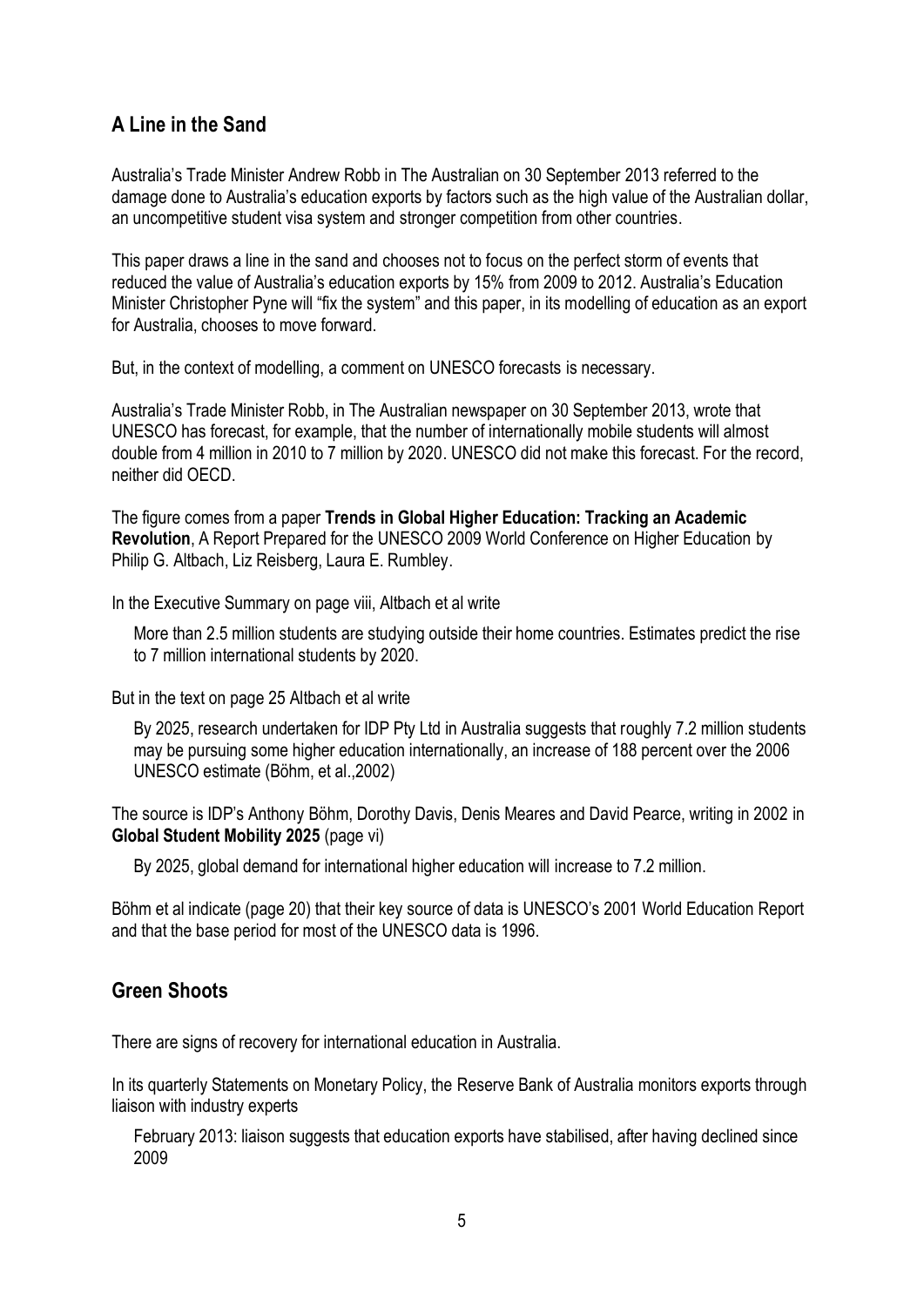May 2013: liaison also indicates that education exports have stabilised.

The Sydney Morning Herald on 8 October 2013 splashed Nothing but Blue Skies on its front page, from a preview glimpse of a Deloitte Access Economics Report that tourism, international education, wealth management, gas and agribusiness would be five super-growth sectors for Australia, and disproportionately NSW, in the next phase of the Asia boom.

Australian Stock Exchange listed education provider Navitas reported in July 2013

University Programs enrolments continue improvement - Australia returns to growth

"After a downturn in total Australian enrolments that has lasted three years we are delighted to be reporting a return to growth across our Australia college network," said Navitas Group Chief Executive Officer, Rod Jones

In terms of new students into Australian programs:

Recruitment of international students from source markets grew by 33% compared to pcp;

Australian domestic enrolments grew by approximately 20%; and

Recruitment of international students already in Australia declined by 14% compared to pcp, consistent with recent trends

As in Chart 4 covering second quarter 2013 and Chart 5 covering third quarter 2013, Hobsons Enquiry Management System is showing green shoots.



**Chart 4 Hobsons EMS Enquiry Prospects V Exchange Rate Q2/2013**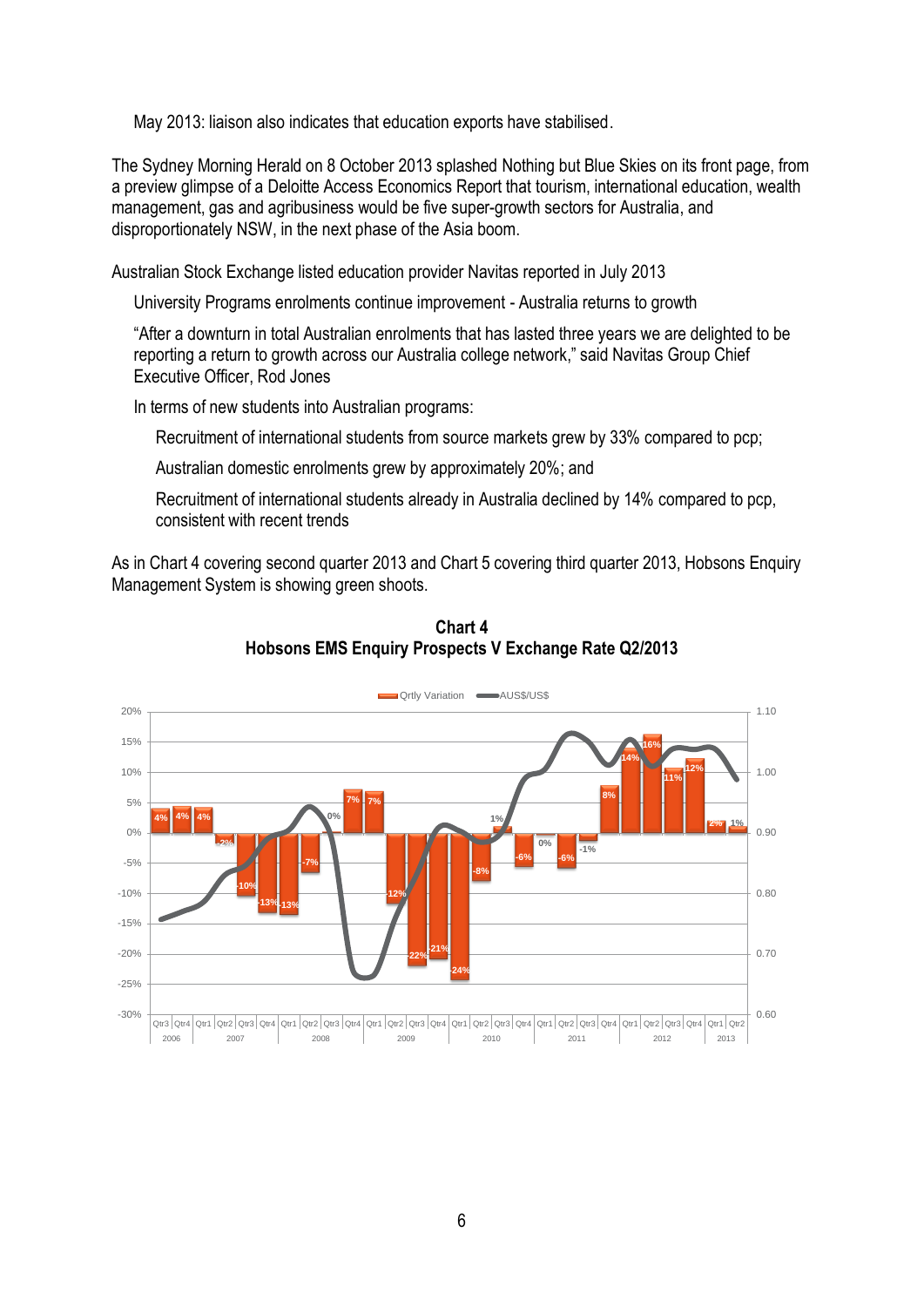#### **Chart 5 Hobsons EMS Enquiry Prospects V Exchange Rate Q3/2013**



Australia's Department of Immigration and Border Protection has reported on student visa grants, across all education sectors for 2012/13, compared with 2011/12. Offshore student visa grants were up +13.3%, onshore student visa grants were down -8.2% and student visa grants in aggregate were up +2.4%. Across sectors:

Higher education grants were up +12.5% from 2011/12 to 2012/13 (57% of HE grants were made offshore)

VET grants were down -16.3% (23% offshore)

Schools grants were down -3.4% (87% offshore)

Independent ELICOS grants were up +6.5% (65% offshore)

Non award grants were up +5.7% (96% offshore).

There are green shoots in the Australian Education International data for June 2013, reported through Austrade. In terms of commencements in the first six months of 2013 (first semester for many institutions)

Higher education starts were up +3.3%

ELICOS starts were up +14.2%

Schools starts were up +4.8%

Other starts including Foundation were up +6.6%

In aggregate, excluding VET, starts were up +7.4%

But there are no green shoots in the data for vocational education and training. Commencements in vocational education and training stayed down, with private VET commencements down -5.6% and public VET commencements down -8.2%.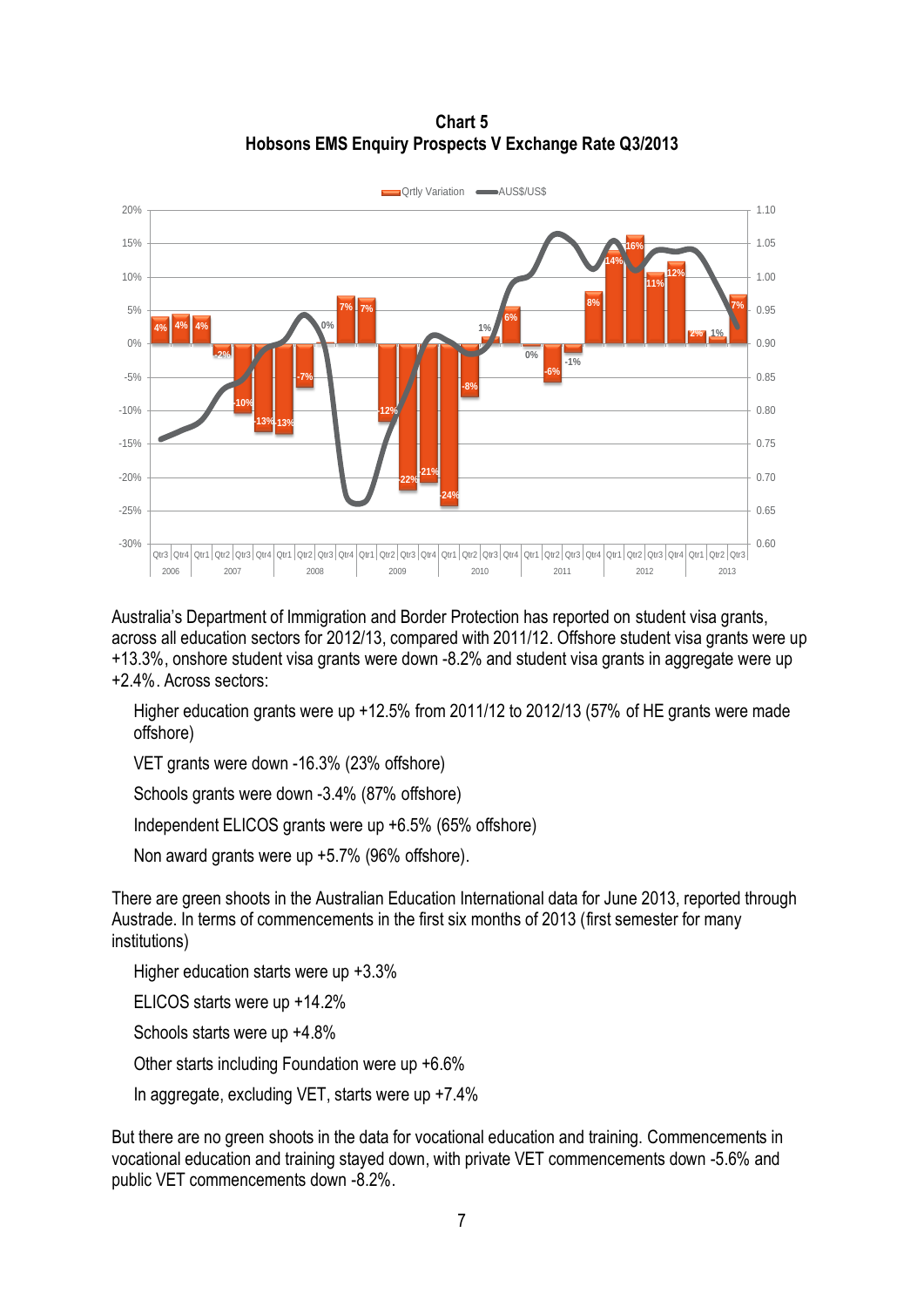The data suggest that demand for university places is driving recovery. There are green shoots in higher education and in pathways to higher education, but international education in Australia is becoming a two speed industry, with demand for vocational education and training down and staying down.

The green shoots are patchy in terms of sectors, and patchy also in terms of source countries. There were green shoots in the Australian Education International data for first semester 2013 in four of Australia's top ten higher education source countries, with starts overall up 3%. In order of magnitude

China up +2% India up +50% Malaysia down -6% Vietnam down -6% South Korea down -13% Indonesia down -6% Singapore down -6% Nepal up +32% Pakistan up +49% Saudi Arabia down -8%.

In addition to growth in higher education starts from four of the top ten source countries, there were other green shoots, with ELICOS starts from China up 11%, schools starts from China up 11%, Foundation starts from China up 19% and ELICOS starts from Vietnam up 83%. The green shoots are patchy, but not every source country needs to be a winner.

### **Not Quite Out of the Woods**

While there are green shoots, international education in Australia is not quite out of the woods yet.

Australian Education International commencements in year to date June 2013, across all sectors, were up 3.4% but enrolments in June 2013, across all sectors, were down 2.2%. Numbers of students from boom times completing their courses are greater than numbers of new students. In the first half 2013, numbers of new students increased 3%, but the stock of students still fell 2%

#### **Modeling**

"Essentially, all models are wrong, but some are useful" is attributed to English statistician George Box.

Chart 6 **History to 2012: Enrolments** shows growth in numbers of international students in Australia, up to 2009, and the drop to 2012.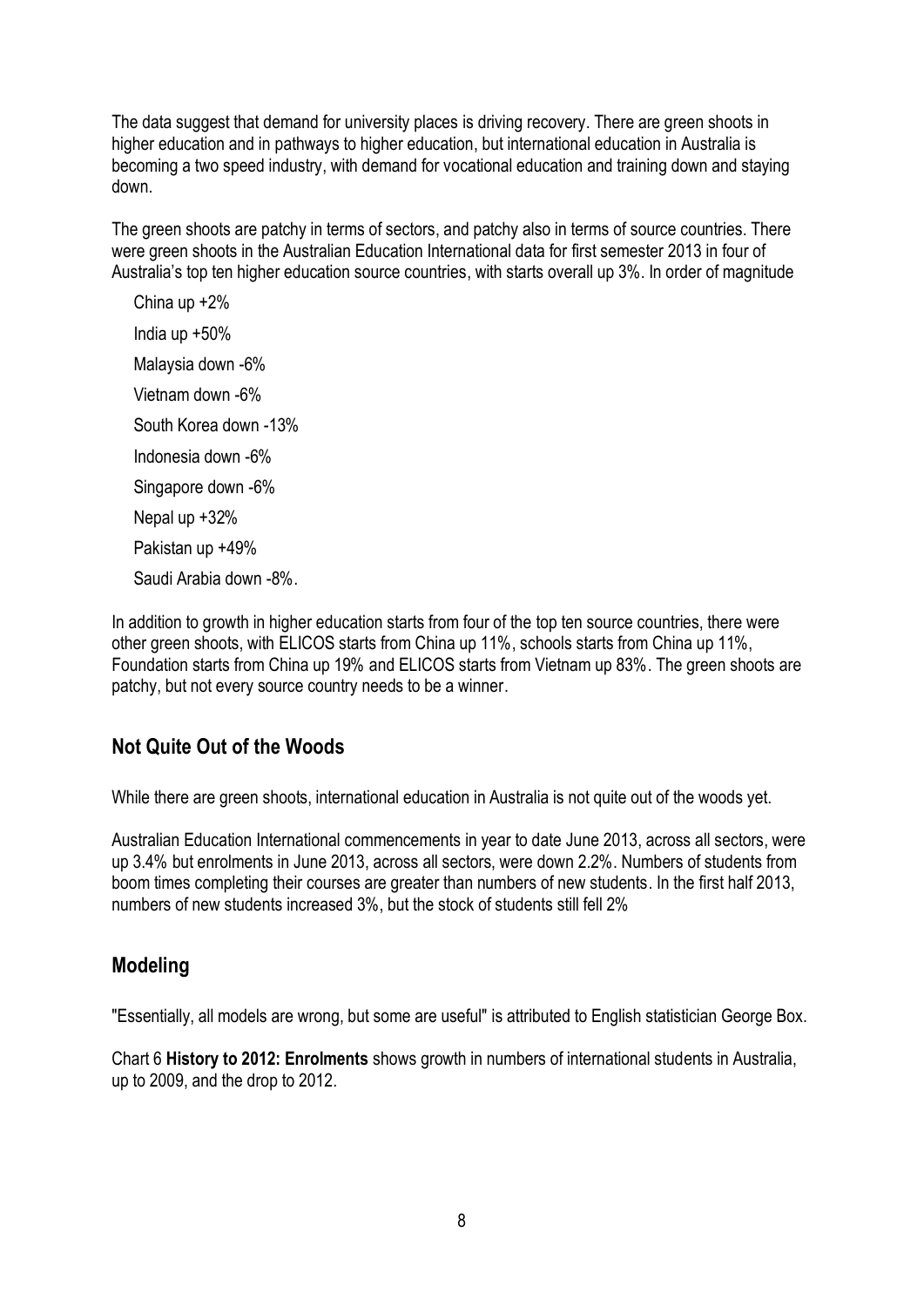**Chart 6 History to 2012: Enrolments**



Chart 7 **History to 2012: Revenue \$millions** shows the same pattern

**Chart 7 History to 2012: Revenue \$millions**

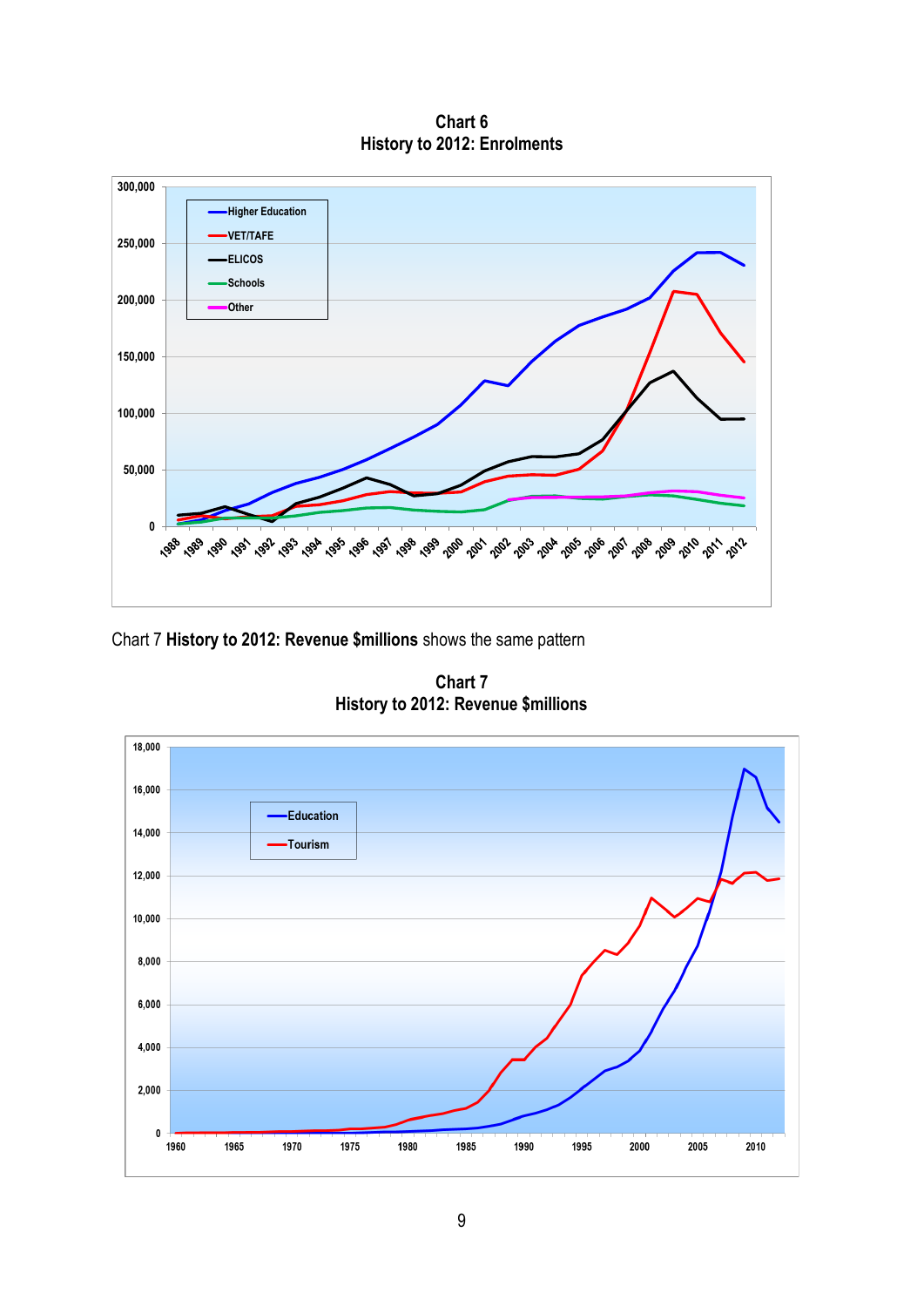Our modelling of enrolments shows numbers of international students in Australia peaking at 631,000 in 2009, then dropping in actual numbers to 516,000 in 2012. Our forecast is that numbers of international students in Australia will bottom out at 509,000 in 2013, will remain flat at 512,000 in 2014, then start to recover to 531,000 in 2015, on the way to a return in 2019 to 623,000, the same level as in 2009, as in Chart 8 **Modeling Enrolments**.



**Chart 8 Modeling Enrolments**

International education in Australia is not quite out of the woods yet. Numbers of enrolments are still to bottom out, as in the modeling, and the value of education as an export for Australia is still to bottom out, as in the modeling in Chart 9 **Modeling Revenue \$millions**. Revenue peaked at \$16.977 billion in 2009, fell to \$14.487 billion in 2012, is forecast to bottom out at \$14.283 billion in 2013, then turn around to \$15.144 billion in 2014 and recover to \$16.389 billion in 2015.

In our modeling, higher education is on its way from 36% of enrolments in 2009 to 48% in 2020. Already in 2012, higher education contributed 67% of exports in 2012, from 57% in 2009. Our modelling is that vocational education and training is on its way from 33% of enrolments in 2009 to 16% in 2020.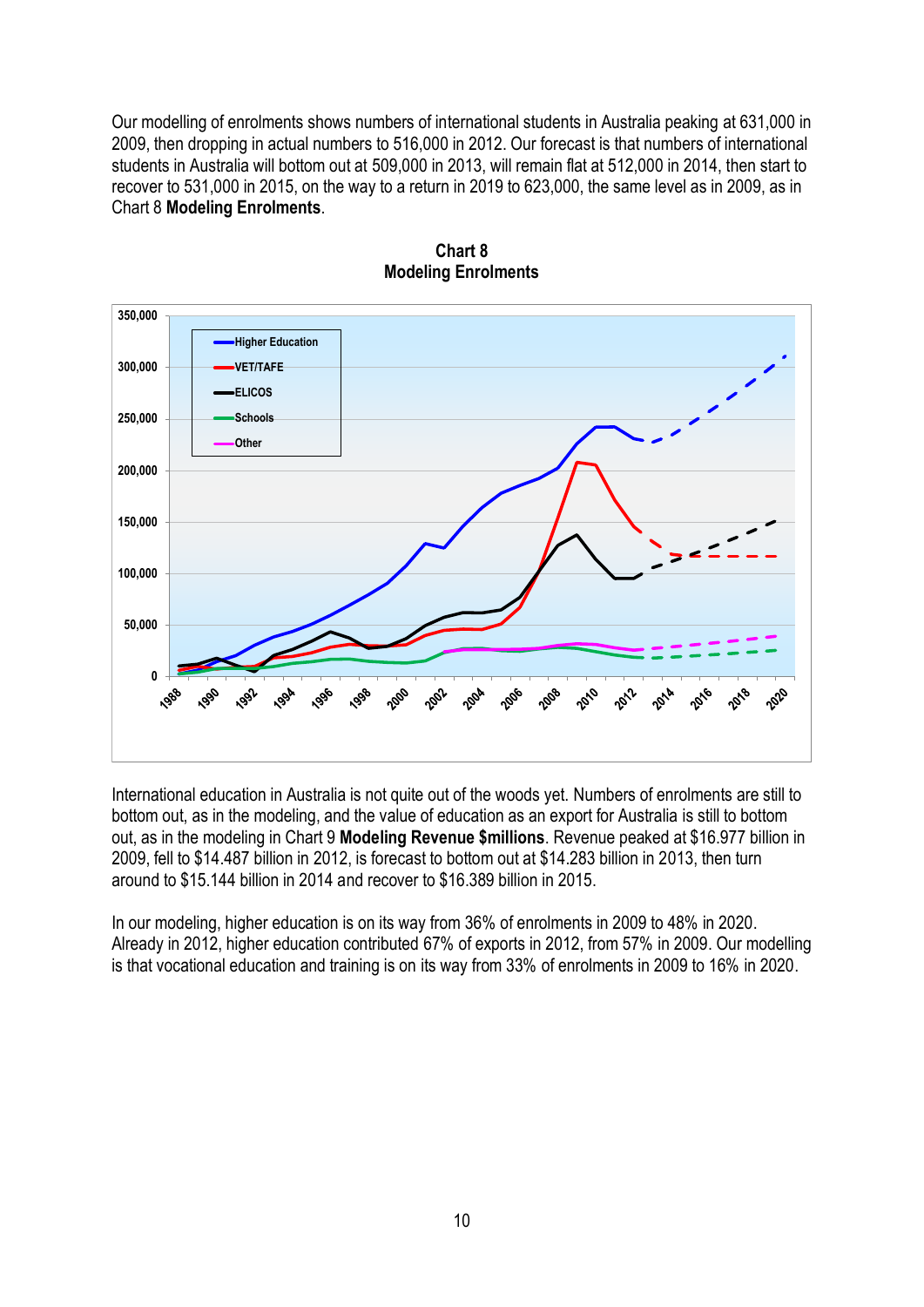**Chart 9 Modeling Revenue \$millions**



Our modelling of demand by international students for higher education in Australia suggests issues for Australia's higher education institutions.

There were 226,000 international students in higher education in the boom year 2009. Because of pipeline, numbers in higher education peaked at 242,000 in 2010 and 2011 then dropped slightly to 231,000 in 2012. Our modelling is that numbers in higher education will bottom out at 231,000 (a drop of 4.5% from the peak), remain flat at 234,000 in 2014, then start to recover to 246,000 in 2015.

Our forecast that there will be demand for 311,000 international higher education places in Australia in 2020 is likely to test the appetites and capacities of higher education institutions in Australia to supply places for international students. Already in 2011, as in Chart 10 **Appetites and Capacities: Undergraduates 2011**, Australia has a very high proportion of international students among its undergraduates.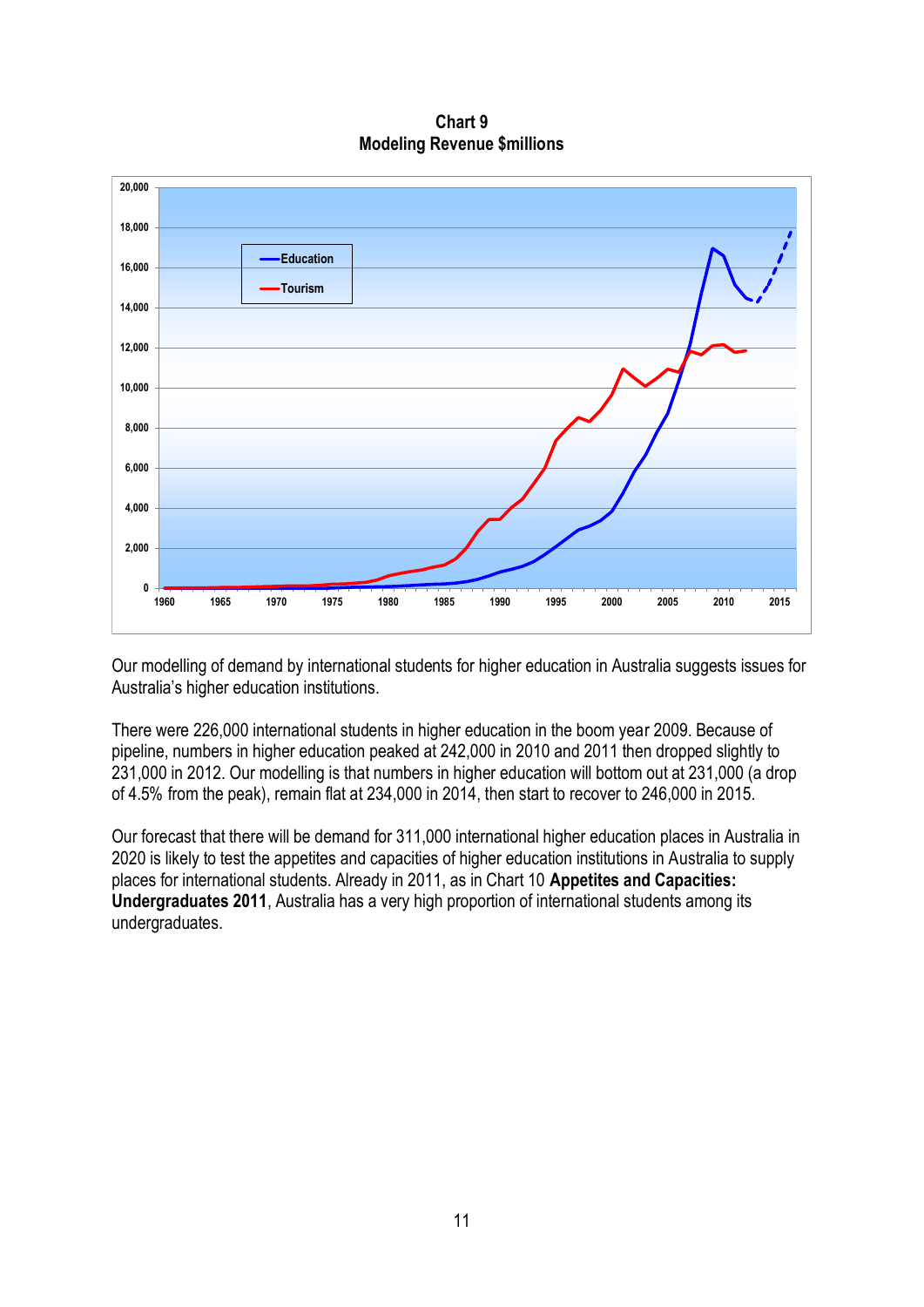**Chart 10 Appetites and Capacities: Undergraduates 2011**

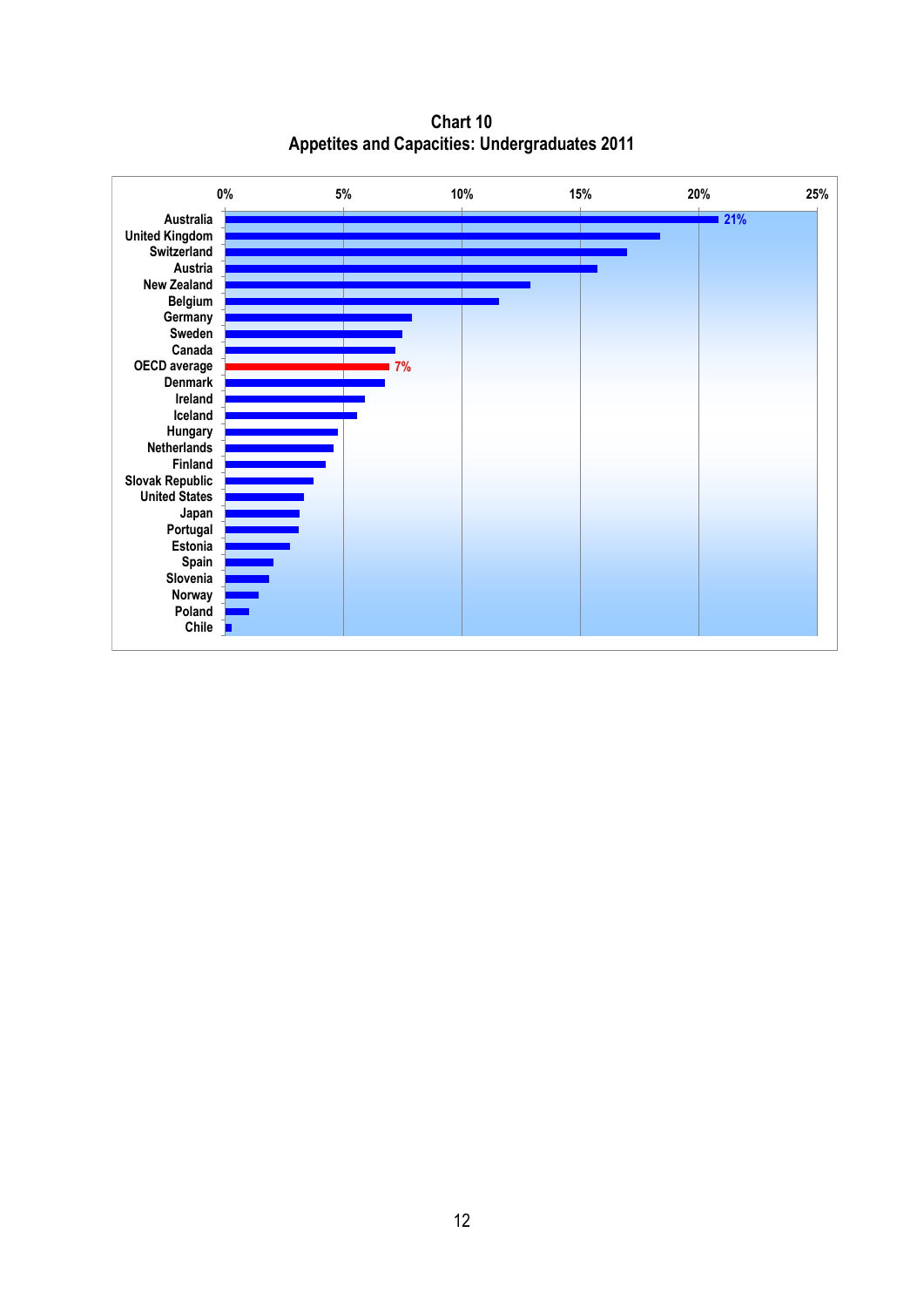# **Australia's States and Territories**

### **Australia**

Education in 2011/12 was Australia's fourth largest export behind Coal, Iron and Gold.



**Chart A1 Australia's Top Exports 2011/12 (\$ millions)**

### **NSW**

Education as an export for NSW is the state's second largest export behind coal.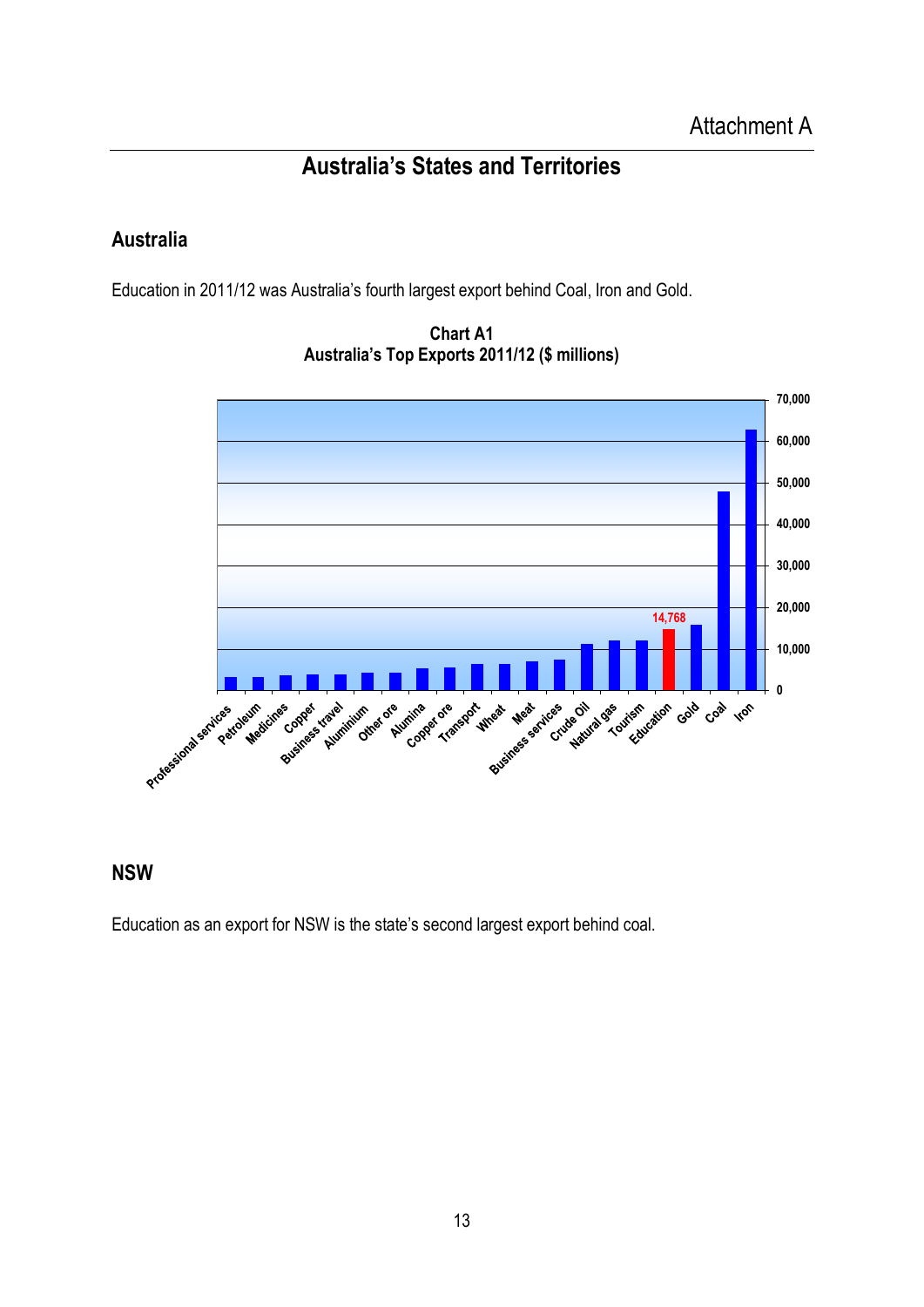**Chart A2 NSW's Top Exports 2011/12 (\$ millions)**



### **Victoria**

Education as an export for Victoria remains the state's largest export.

**Chart A3 Victoria's Top Exports 2011/12 (\$ millions)**

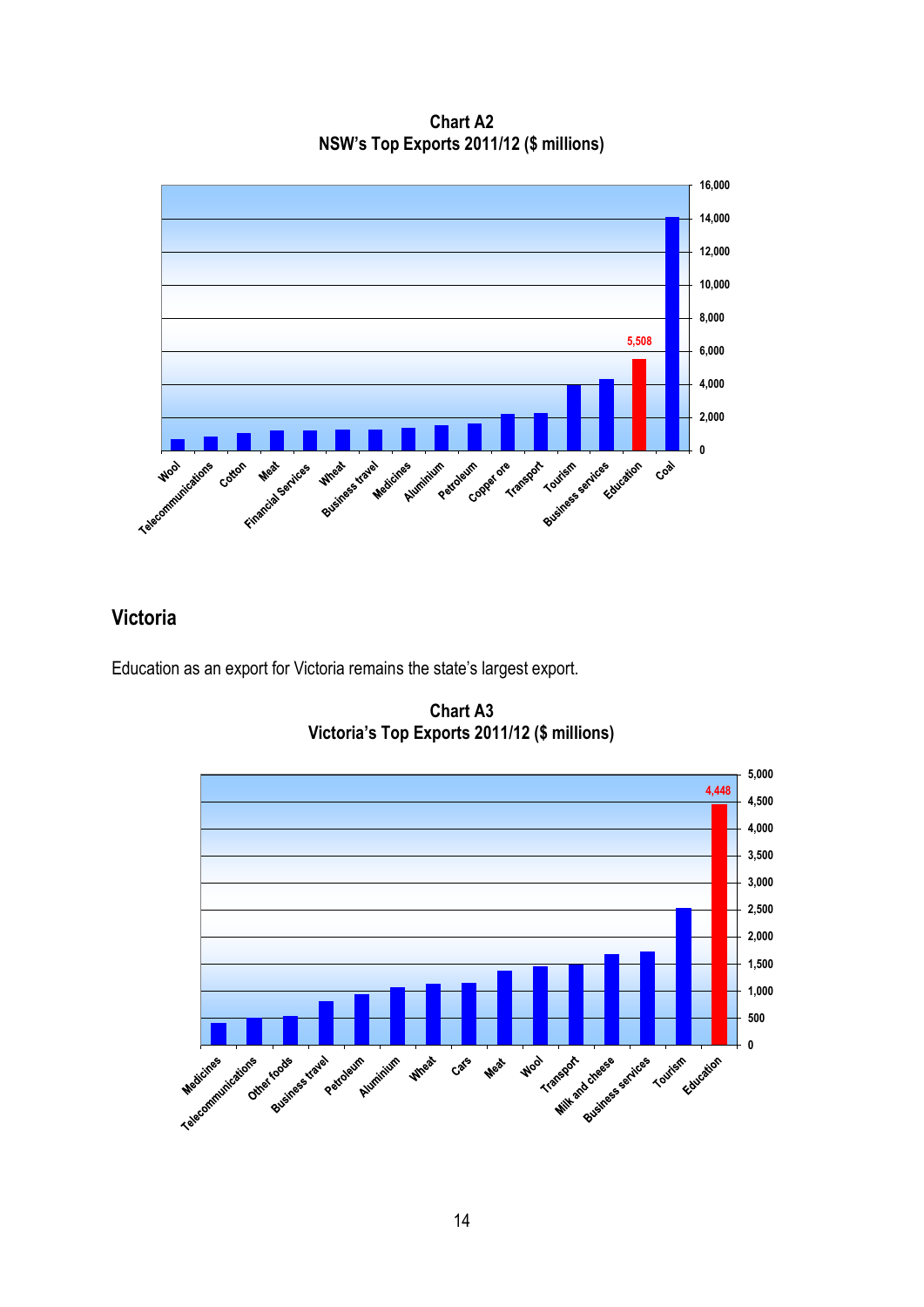### **Queensland**

Education as an export for Queensland is the state's fourth largest export behind coal, meat and tourism.



**Chart A4 Queensland's Top Exports 2011/12 (\$ millions)**

# **South Australia**

Education as an export for South Australia is the state's sixth largest export behind wheat, wine, copper, copper ore and iron.



**Chart A5 South Australia's Top Exports 2011/12 (\$ millions)**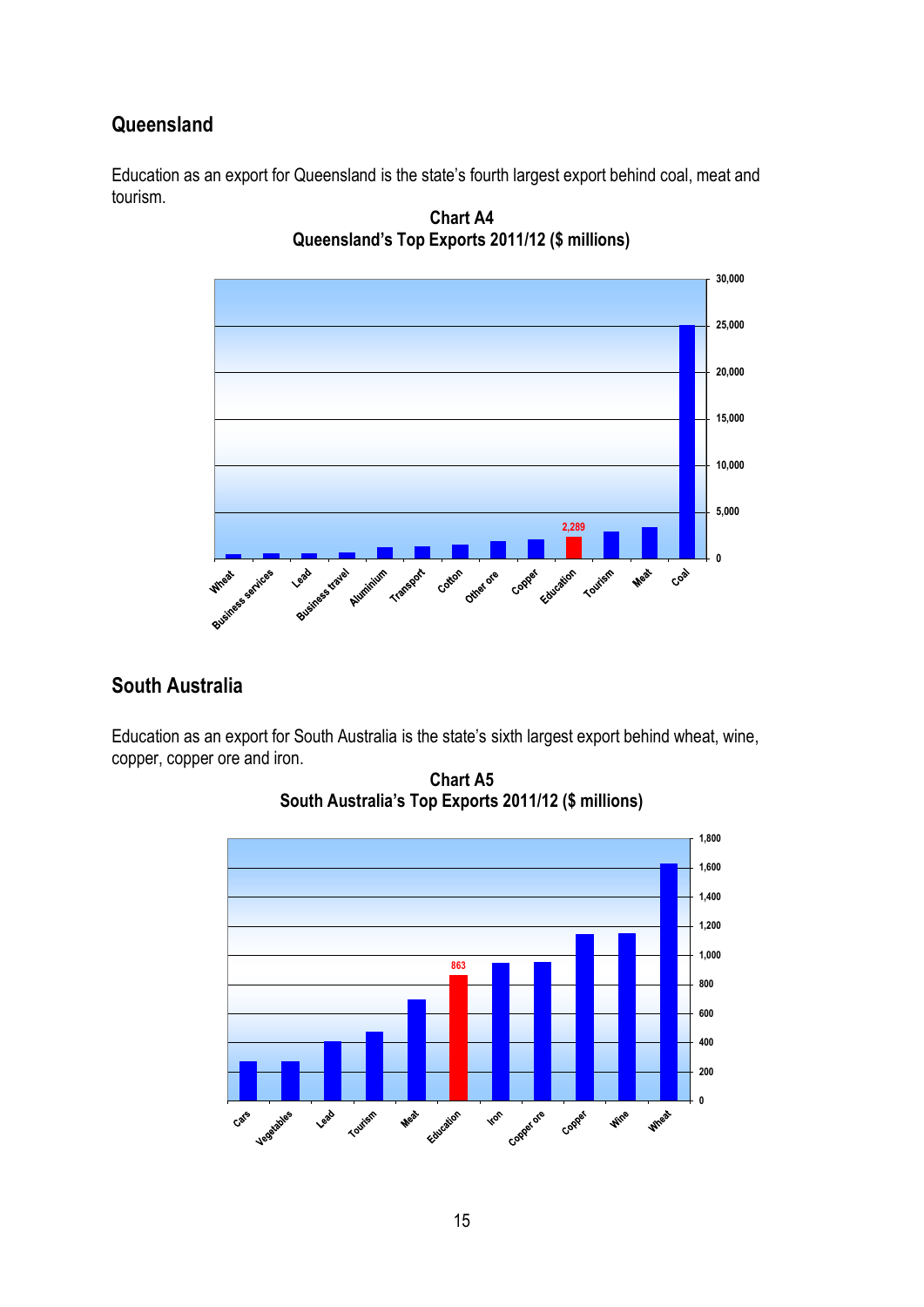#### **Western Australia**

Education as an export for WA was worth more than \$1 billion in 2011/12, but is not one of the state's biggest exports.



**Chart A6 Western Australia's Top Exports 2011/12 (\$ millions)**

# **Tasmania**

The chart shows the value of education as an export for Tasmania. **Chart A7 Tasmania's Top Exports 2011/12 (\$ millions)**